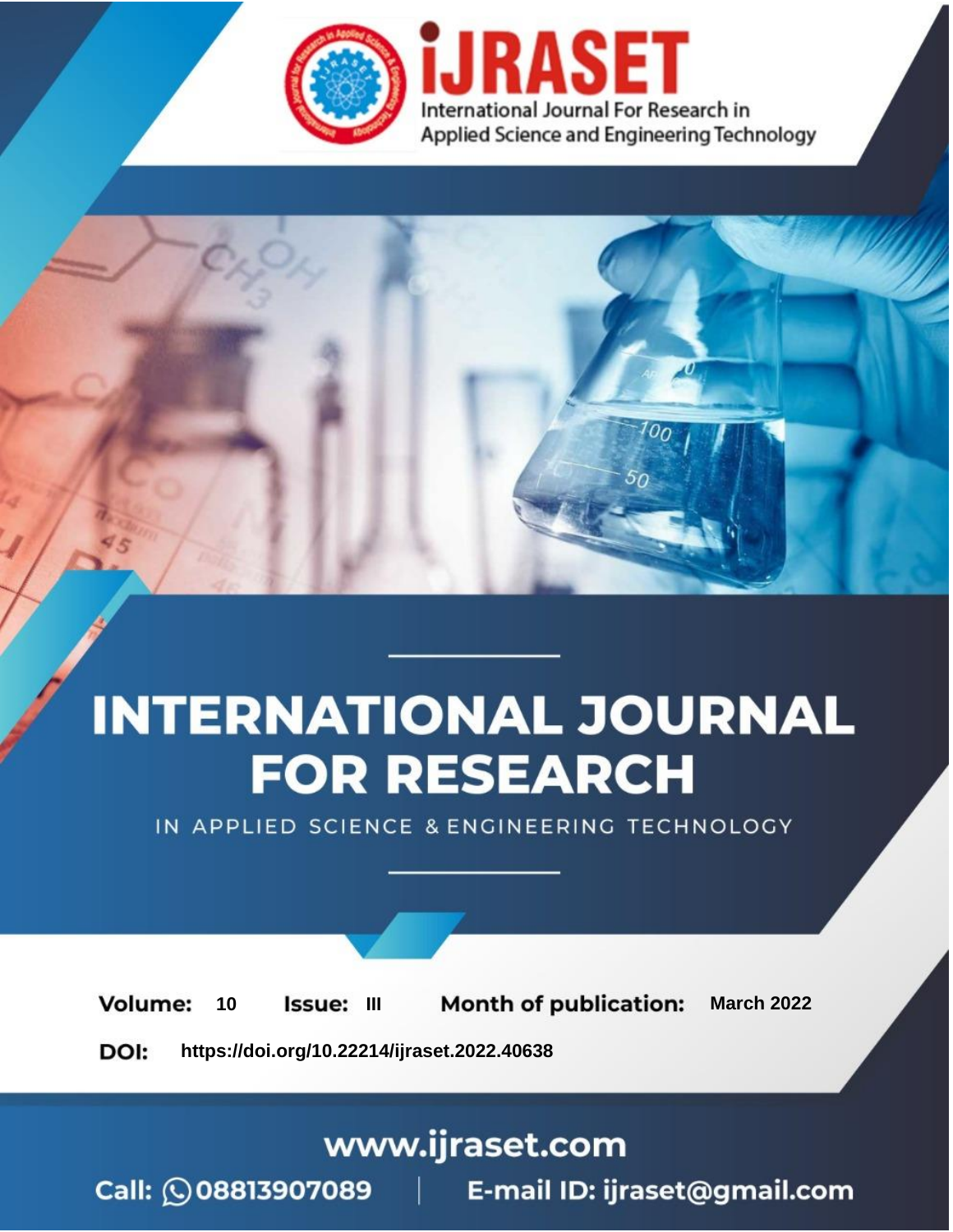

### **Activity Based Module for Training Engineering Undergraduates in Time Management**

Prof. Jasleen Rihan<sup>1</sup>, Dr. Akanksha Deshpande<sup>2</sup>

*Assistant Professors, Department of Humanities, Shri Ramdeobaba College of Engineering & Management, Nagpur, India.*

*Abstract: One's success depends majorly on the ability to use their time effectively, be productive, & attain the desired goals. According to research, poor academic success by students in higher education contributing to their decrease professional performance is a result of poor time- management skills. Time- management is the ability to use the time at hand productively and efficiently to not just accomplish the daily tasks but also the larger goals in life. The authors of this paper attempt to dispense a robust activity-based design to train students in managing their time effectively. The objective is attained by providing an array of engrossing activities based on classical and conventional time management techniques.*

*Keywords: Time –management, engrossing activities, professional performance, undergraduate students.*

#### **I. INTRODUCTION**

Time management is a chief life skill that ascertains growth and helps accomplish goals, thus, propelling an individual climb the ladder of success. Time management is defined as a process of skillfully applying time to finish and perfect a specific activity within time constraints (Harris, 2008). If one knows how to manage their time effectively, one is able to unlock and discover many benefits. These include: greater productivity, enhanced efficiency, reduced stress, more discipline, and better organization. Good time management skills transfer the pivot from pursuits to results. It finds its way into any professional sphere as employees' time management skills can decide the success of any project that they are working on. If inculcated in students in their formative years, it offers ceaseless benefits. Time management skills have been shown to have a positive impact on student learning and student outcomes (Kearns & Gardiner, 2007; Kelly, 2002; McKenzie & Gow, 2004).

Students who are able to develop time management strategies and set appropriate work goals for themselves offer a self-regulatory framework (Miller, Greene, Montalvo, Ravindran, & Nichols, 1996). It has been identified that even though one recognizes the importance of time management, one might not be sure of the ways to learn and teach these skills. The authors of this paper aim to provide a framework to the trainers to impart effective sessions to students and help them develop time management skills. The authors have designed a module including activities that focus on analyzing and identifying various factors that act as time wasters, and create an effective action plan to practice time management. It is an amalgamation of the classical and conventional time management techniques.

#### **II. METHODOLOGY**

*A. Proposed Design*

*1) Session I - (Duration- 2 hours approx.)*

*a) Activity 1:* What I did yesterday?

Objective: Identify the time wasters.

Instructions: The facilitator asks the students to list down 10 things, on Sheet A that, they did the previous day during the productive work hours. On Sheet B, the students are asked to list down 5 things that would help them reach their desired goal/s.

Later, the students are instructed to look at both the lists together and identify if the tasks listed on Sheet A match with those listed on Sheet B.

De-brief: The reflective moment is the realization that most of our activities can be classified as 'time wasters' as they are insignificant in achieving our goals. Through this activity students can balance their expectations and monitor their schedule to increase their efficiency.

#### *b) Activity 2:* Carry your goals!

Objective:

- To have clearer vision of one's goals.
- To make oneself consciously aware of the goals.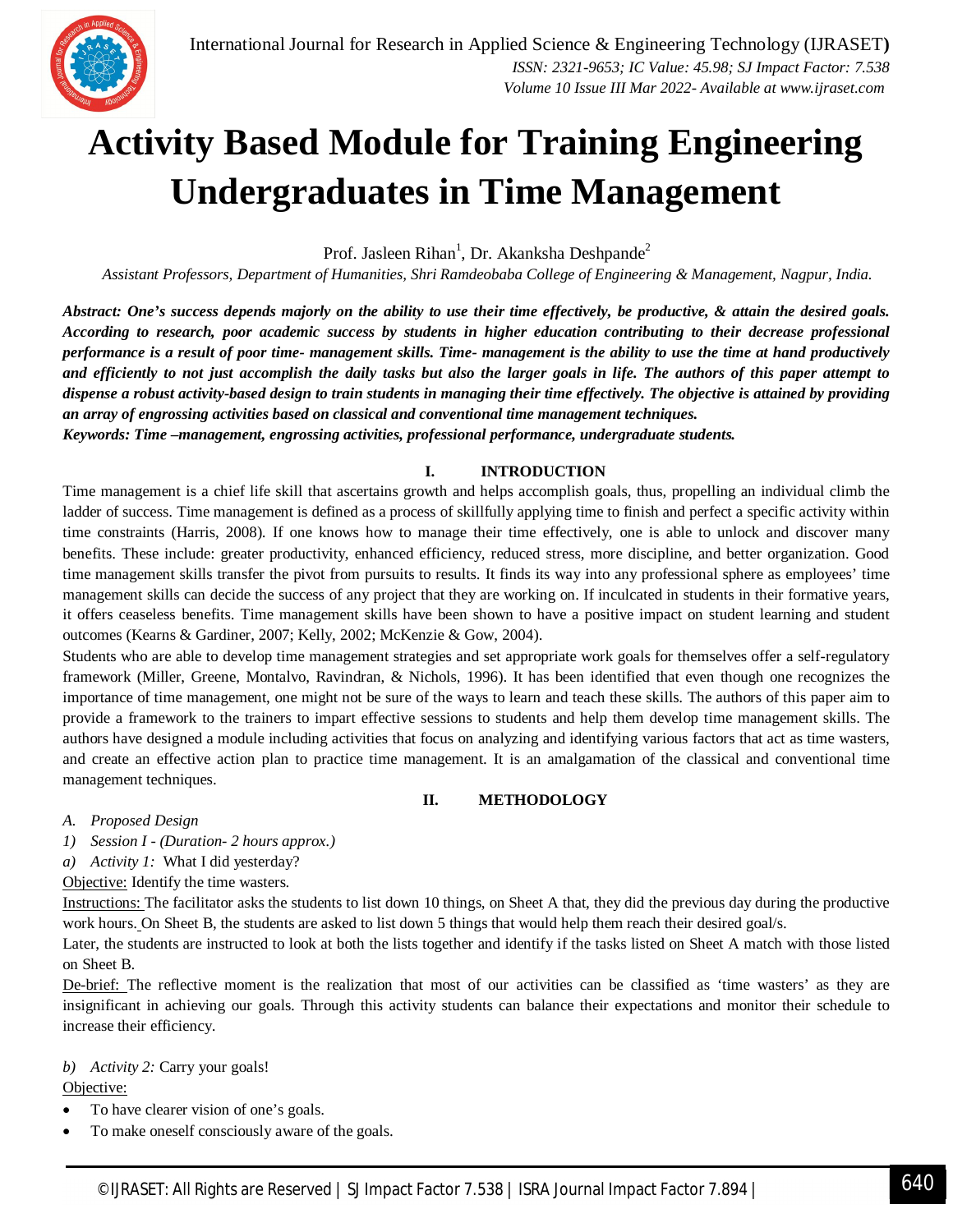

#### International Journal for Research in Applied Science & Engineering Technology (IJRASET**)**  *ISSN: 2321-9653; IC Value: 45.98; SJ Impact Factor: 7.538 Volume 10 Issue III Mar 2022- Available at www.ijraset.com*

Instructions: The facilitator asks the students to creatively design their individual goal cards for the listed categories: career goals, family goals, relationships goals and spiritual goals. Students should be made to share their goals with their peers.

Students can then carry/ post/ place these goal cards in places around them that keeps reminding them and thus, making them consciously aware of their goals.

De-brief: This activity helps students identify their goals in an objective manner and create a path that leads to fulfillment of their goals. Sharing the goals with their peers will help students strive harder to achieve their goals and act as a commitment made to self and others in general. Carrying the goal cards will help individuals stay focused and realize their goals.

#### *c) Activity 3:* Tik Tok!

Objective: Learn to prioritize.

Instructions: Students will be divided in teams of 5-6 members each. They will be provided with a list of activities to be accomplished within a stipulated period of time. Each activity will carry a numeral value as indicated against it. The team with the highest cumulative score will emerge as the winner of the activity.

Debrief: It is a common observation that most of the teams will either analyze the time taken for the task to complete or the difficulty level of the task. While doing so they may compare the value points associated with each task and prioritize accordingly. The facilitator is required to ask following set of questions as a part of debriefing:

- How did the teams decide what tasks they wanted to do?
- Were any decisions based on task dependencies?

Students often tend to choose high-yield, low-effort tasks over the low-yield, high-effort tasks. In a few cases, certain related tasks can be clubbed together to get a higher score and increase the level of performance.

#### Assignment Session 1:

Task: Logged In!

Students should be asked to prepare an activity log based on the time slots and activities that they do throughout the day using the following format.

| <b>Time</b> | Activity | Time Used | Observed<br>energy    | Productivity  | <b>Observations</b> |
|-------------|----------|-----------|-----------------------|---------------|---------------------|
|             |          |           | level during the task | in percentage | <u>made</u>         |
|             |          |           |                       |               |                     |
|             |          |           |                       |               |                     |

Table No. 1. Format for activity log.

#### *2) Session II*

*a) Activity 1:* ABC of Prioritizing.

Objective: To practice prioritizing technique for managing time effectively.

Instructions: Based on the assignment, students will be asked to identify the logged in activities considering their importance and urgency and segregate them into following categories: high priority (important and urgent), medium priority (important or urgent), and <u>low priority</u> (neither important nor urgent). Alternatively, students can further assign priority values to task belonging to same category from most important to least important (1-10).

Debrief: This activity will help students to develop an objective approach towards prioritizing their tasks. Students will be able to do so by analyzing their energy cycle in relation to the required energy levels based on the importance and urgency of each task.

- *b) Activity 2:* The facilitator orients the students on various time management techniques that can be employed for effective and timely completion of the tasks.
- Covey's Time Matrix
- Swiss Cheese Technique
- Premack Principle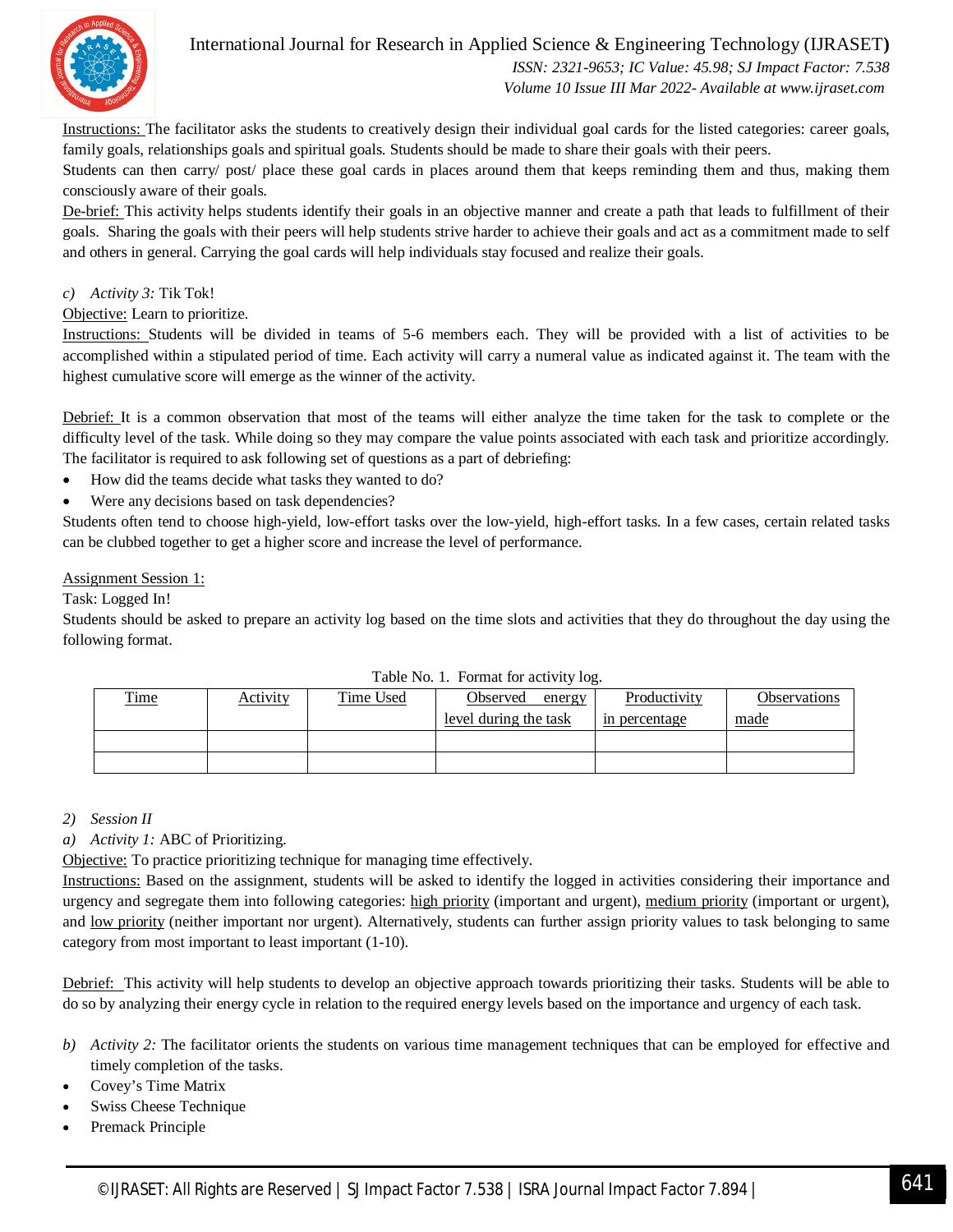International Journal for Research in Applied Science & Engineering Technology (IJRASET**)**



 *ISSN: 2321-9653; IC Value: 45.98; SJ Impact Factor: 7.538 Volume 10 Issue III Mar 2022- Available at www.ijraset.com*

#### **III. DISCUSSION**

The most effective time management principles include setting goals and creating realistic deadlines to achieve the goal while focusing on one thing and minimizing distractions. A goal card can help an individual focus on intermediate results and instill a sense of motivation to fulfill the plan more effectively. It is a combination of planning, affirming, visualizing and repeating a goal to oneself. The activity 'What I did Yesterday' helps identify the time wasters and is a great way to be mindful about how one spends one's time at hand. An effective solution to this is the Identify- Eliminate- Replace (IER) technique of time-management that focuses on identifying the time wasters, which are often disguised as necessary or urgent tasks. This identification aids to consciously eliminate these otherwise harder to spot activities. Replacing these tasks with goal oriented activities that offer a productive and favorable outcome is the prime objective of this activity.

Establishing priorities is imperative for successful and effectual completion of any task. It allows us to be aware of the task that is important and urgent so that we can keep the low- priority tasks for later. The 'Tik Tok' activity provides an opportunity to the participants to categorize the task to yield the highest reward. Covey's Time Management Matrix allows us to organize our priorities based on the four quadrants: Quadrant 1- Urgent & Important, Quadrant 2- Not Urgent but Important, Quadrant 3- Urgent but not important and Quadrant 4- Not Urgent and Not Important. The objective of the matrix is to make an individual introspect and question whether a certain task brings them closer to their goals or not. It focuses on reprioritizing an individual's 'to-do list' by sorting out the tasks and responsibilities that need immediate attention.

Thus, the secrets of time management lie in proper management of priorities, reducing the time spent on non-priorities, efficient planning, dealing with interruptions, delegation of task along with an individual's skills and constructive analysis.

#### **IV. CONCLUSION AND RECOMMENDATION**

This module provides a potent and feasible framework for demonstrating and developing effective time management techniques. Time management is a combination of systematic analysis and development of habits that result in increased productivity, enhanced performance and reduced stress levels without missing the deadlines.

It is impossible to manage time and prioritize tasks if an individual only ponders on the idea and does not take desired actions. Maintaining activity logs and schedulers helps an individual to keep a record of the daily tasks and align them with bigger goals. This record can also help simplify and guide an individual to focus on the important tasks and delegate a few for smart and timely completion, without waiting for them to become urgent and important, and thus induce unrequited stress. The Swiss Cheese Technique is one such tool that helps overcome procrastination by chunking the larger tasks and handling these smaller tasks. Similarly, the Premack's Principle is a theory of reinforcement, which states that a person is more likely to perform a non-preferred task if it is followed by a preferred task which in turn reinforces the zest to accomplish the goal. Students should realize the value of time to succeed in all aspects of life. Along with the techniques discussed in this paper, the students can develop the habit of using planners, organizers and calendars for effective time management.

#### **REFERENCES**

- [1] Alex, D. K. (2014). Soft Skills: Know Yourself & Know the World. New Delhi: S Chand Publishers.
- [2] Blair, R. V. (January 2019). Impact of Time Management Behaviour on Undergraduate Engineering Students' Performanc. Sage Journal, 1-11.
- [3] Cyril, A. V. (2014). Time Management and Academic Achievement of Higher Secondary Students. i-manager's Journal on School Educational Technology, Volume 10, 38- 43.
- [4] Mitra, B. K. (2016). Personality Development and Soft Skills. Oxford Higher Education Publication.
- [5] Tesser.A, B. B. (1991). Effects of time-management practices of college grades. Journal of Educational Psychology, 83, (3) 405-410.